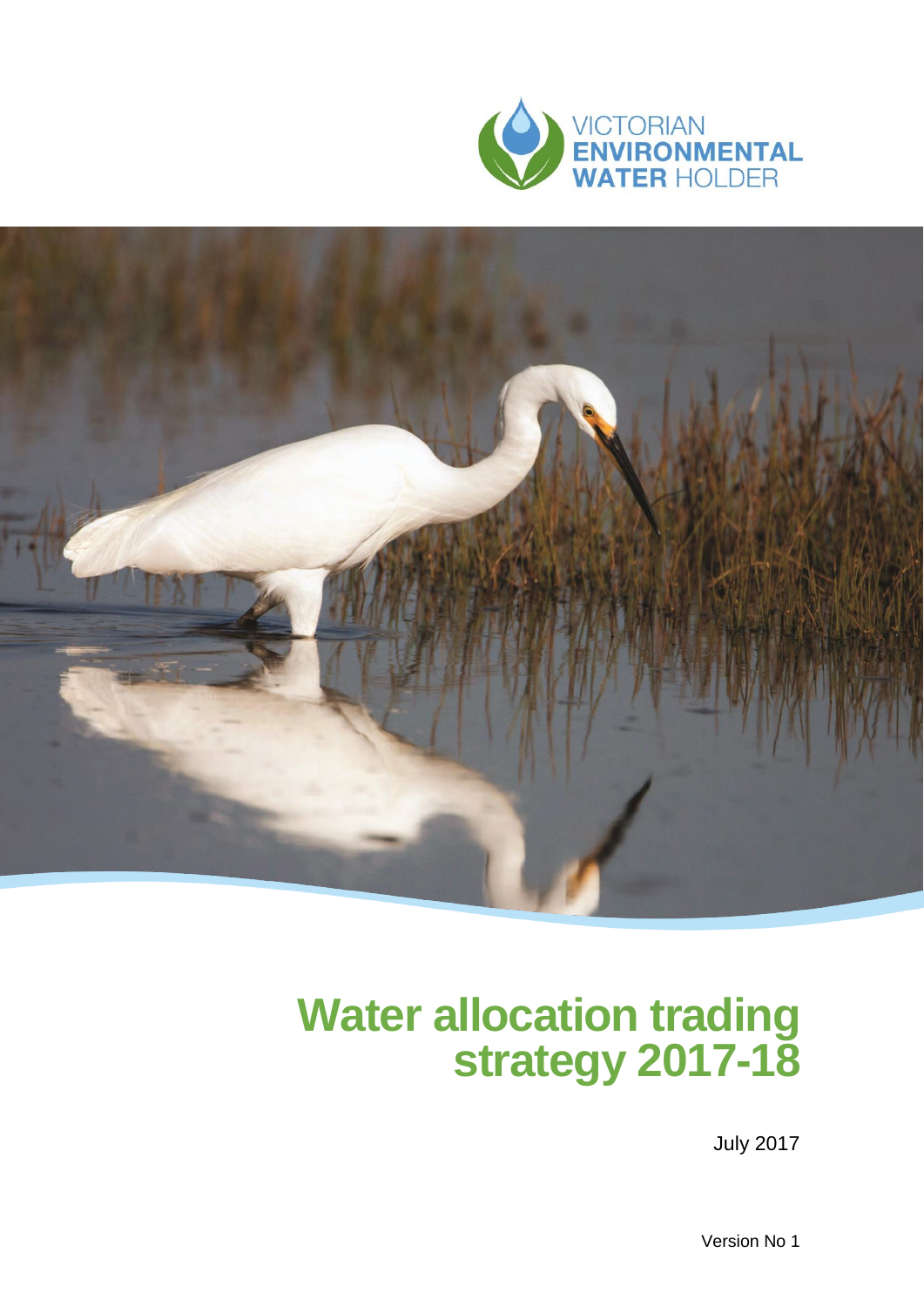## collaboration

## integrity

### commitment

### initiative

#### **Disclaimer**

This publication may be of assistance to you but the VEWH and its employees do not guarantee that the publication is without flaw of any kind or is wholly appropriate for your particular purposes and therefore disclaims all liability for any error, loss or other consequence which may arise from you relying on any information in this publication.

#### **Accessibility**

If you would like to receive this publication in an alternative format, please contact the VEWH on (03) 9637 8951 or email [general.enquiries@vewh.vic.gov.au. T](mailto:general.enquiries@vewh.vic.gov.au)his document is also available on the internet at [www.vewh.vic.gov.au.](http://www.vewh.vic.gov.au/)

#### **Acknowledgement of Traditional Owners**

The VEWH proudly acknowledges Victoria's Aboriginal community and their rich culture and pays respect to their Elders past and present.

We acknowledge Aboriginal people as Australia's first peoples and as Traditional Owners and custodians of the land and water on which we rely.

We recognise and value the ongoing contribution of Aboriginal people and communities to Victorian life and how this enriches us. We embrace the spirit of reconciliation, working towards equality of outcomes and ensuring an equal voice.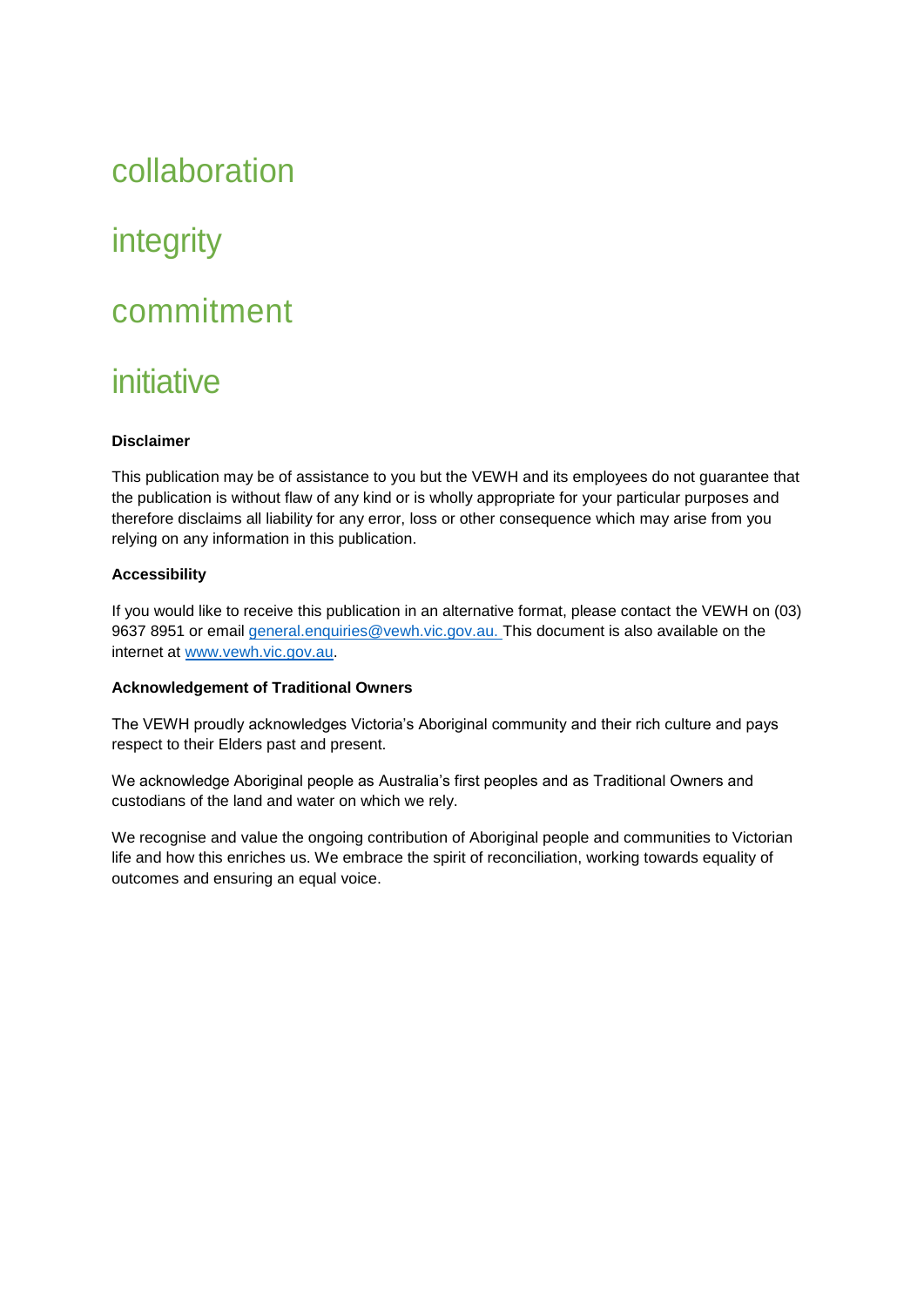

## **Contents**

| 1                       |                                                                           |                                                                                 |  |  |
|-------------------------|---------------------------------------------------------------------------|---------------------------------------------------------------------------------|--|--|
| $\mathbf{2}$            |                                                                           |                                                                                 |  |  |
| 3                       |                                                                           |                                                                                 |  |  |
| 3.1                     |                                                                           |                                                                                 |  |  |
| 3.2                     |                                                                           |                                                                                 |  |  |
| 3.3                     |                                                                           |                                                                                 |  |  |
|                         | 3.3.1                                                                     | Administrative transfers between VEWH accounts for environmental water          |  |  |
|                         | 3.3.2                                                                     |                                                                                 |  |  |
|                         | 3.3.3                                                                     |                                                                                 |  |  |
|                         | 3.3.4                                                                     |                                                                                 |  |  |
|                         | 3.3.5                                                                     | Commonwealth Environmental Water Holder transfers 11                            |  |  |
|                         | 3.3.6                                                                     |                                                                                 |  |  |
| 3.4                     |                                                                           |                                                                                 |  |  |
| $\overline{\mathbf{4}}$ |                                                                           |                                                                                 |  |  |
| 4.1                     |                                                                           |                                                                                 |  |  |
| 5                       |                                                                           |                                                                                 |  |  |
| 5.1                     |                                                                           |                                                                                 |  |  |
| 5.2                     |                                                                           |                                                                                 |  |  |
| 6                       |                                                                           |                                                                                 |  |  |
| 6.1                     |                                                                           |                                                                                 |  |  |
| 6.2                     |                                                                           |                                                                                 |  |  |
| $\overline{7}$          |                                                                           |                                                                                 |  |  |
| 7.1                     |                                                                           | Where can I find out more about this year's plans for environmental watering in |  |  |
| 7.2                     |                                                                           |                                                                                 |  |  |
| 7.3                     |                                                                           |                                                                                 |  |  |
| 7.4                     |                                                                           |                                                                                 |  |  |
| 7.5                     | Does the VEWH take steps to ensure market prices are not affected by VEWH |                                                                                 |  |  |
| 7.6                     |                                                                           |                                                                                 |  |  |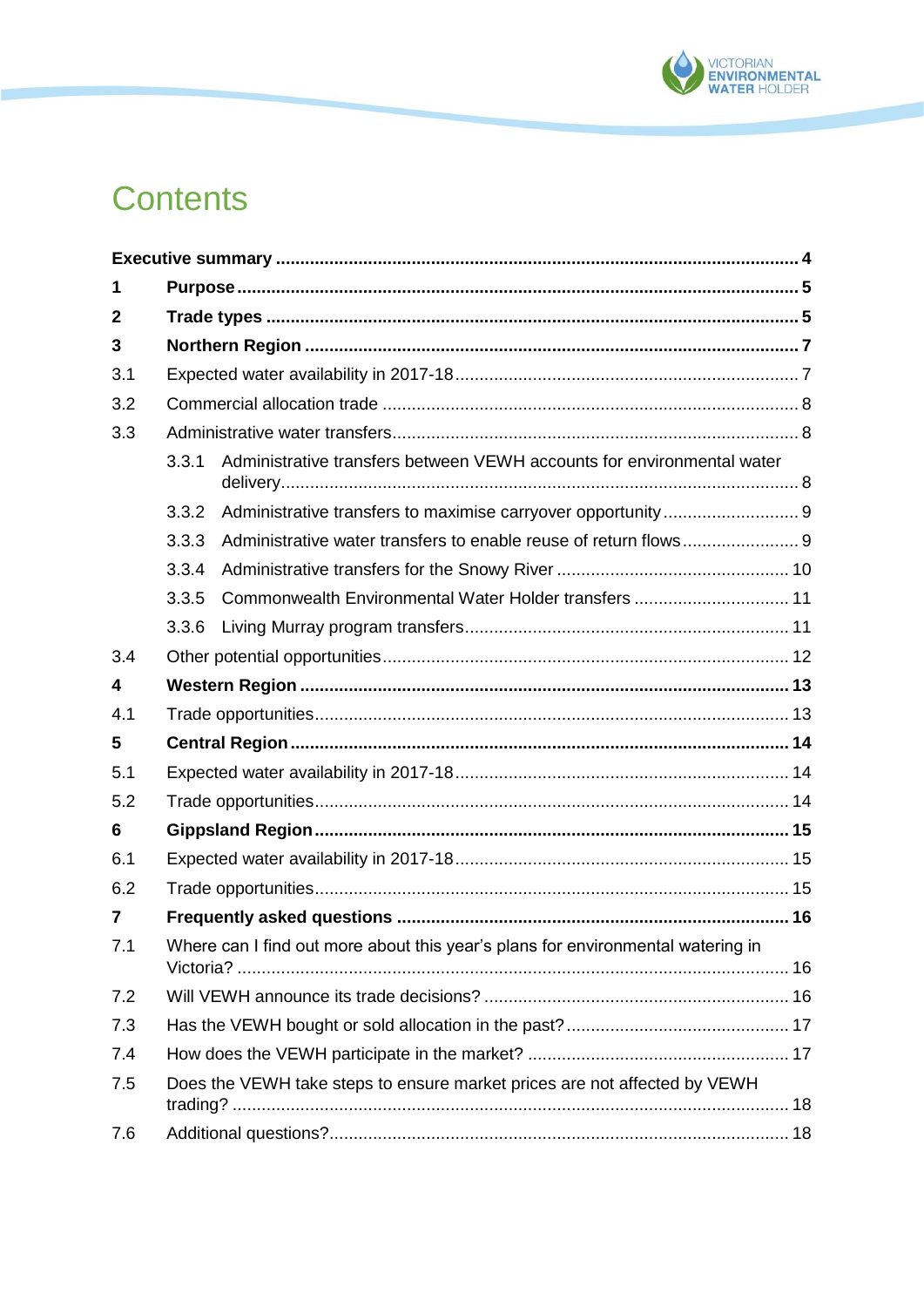

## <span id="page-3-0"></span>**Executive summary**

The VEWH's water trading strategy 2017-18 provides a high level overview of the types of water trading activities that VEWH may undertake across Victoria in 2017-18.

Water allocation trade is one of the tools the VEWH uses to effectively manage environmental water. Water trading allows the VEWH to move water to the systems where it is most needed, and to smooth out some of the variability in water availability across systems and across years.

This strategy covers both commercial water allocation trade (selling and purchasing water allocation), and administrative water transfers ('internal' transfers of VEWH allocation or transfers between water holders).

Environmental water availability is expected to be high across the state in 2017-18, with a wet 2016-17 boosting water supply and streamflows in many regions.

In 2017-18, the VEWH intends to implement a range of administrative transfers to facilitate the delivery of environmental water across Victoria or for carryover purposes, including water held by other environmental water holders. Similarly, administrative transfers will be undertaken to transfer allocation available for use in the Snowy River.

Opportunities to purchase allocation may be considered in in the Maribyrnong system, depending upon assessment of seasonal conditions and environmental need. The VEWH may consider selling part of its allocation in northern region systems in spring if foreseeable environmental demands can be met.

For further information on environmental water trade, as well as where, when, how and why environmental water is being released in Victoria, visit www.vewh.vic.gov.au.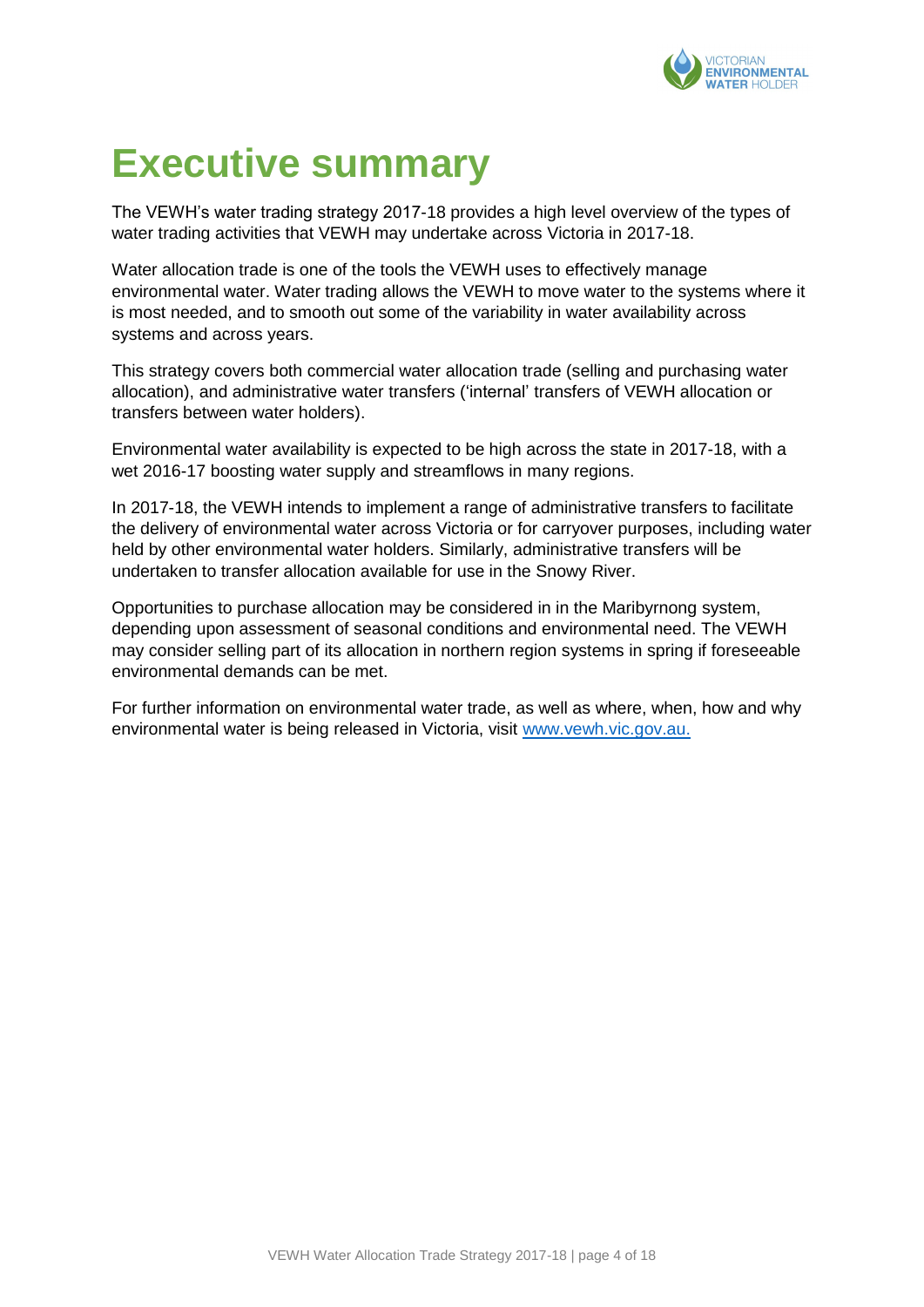# <span id="page-4-0"></span>**1 Purpose**

The VEWH's 2017-18 water trading strategy provides a high level overview of the types of water trading activities that VEWH may undertake across Victoria in 2017-18.

Water allocation trade is one of the tools the VEWH uses to effectively manage water for the environment. Water trading allows the VEWH to move water to the systems where it is most needed, and to smooth out some of the variability in water availability across systems and across years.

As a public organisation, the VEWH takes its trade responsibilities extremely seriously. In undertaking any water trading, the VEWH aims to avoid negatively impacting on other market participants. The VEWH ensures its trading activities are carried out in a manner that is consistent with trading rules under the *Victorian Water Act 1989* and the Basin Plan water trading rules under the *Water Act 2007* for the Victorian part of the Murray-Darling Basin.

The Murray-Darling Basin Plan water trading rules place obligations on government agencies, including environmental water holders, regarding the management of water market sensitive information (known as a 'water announcement' under the trading rules – see Chapter 12, Part 5, Division 5 of the Basin Plan). The intent of these rules is to ensure that persons or organisations with prior knowledge of market sensitive information that will be publicly announced, do not have an unfair market advantage over other water market participants. Under these rules, persons or organisations may be prevented from trading when they have knowledge of water market sensitive information before it is made public.

Some of the decisions and actions the VEWH may take in relation to water allocation trade (including its administrative transfers) may be considered a 'water announcement' within the meaning of the Basin Plan trading rules. The rules allow that such information is not considered a water announcement if it is consistent with a publicly available trading strategy. This document forms the VEWH's trading strategy.

## <span id="page-4-1"></span>**2 Trade types**

This trade strategy covers water allocation trade, but does not consider entitlement trade. The VEWH can trade its water entitlements, however, this would only be carried out in order to refine the Water Holdings and not to implement major water recovery initiatives (for which the VEWH is not funded). Entitlement trade requires the approval of the Minister for Water and would be assessed on a case-by-case basis.

This strategy covers the following types of allocation trade used by the VEWH:

- commercial water allocation trade (selling and purchasing water allocation), and
- administrative water transfers, including:
	- o 'internal' transfers of VEWH allocation between VEWH entitlements for carryover or water delivery
	- o transfers with other water holders without financial consideration (e.g. transfers with the Commonwealth Environmental Water Holder [CEWH]).

Trade of allocation can be facilitated via established water markets, or by agreement between entitlement holders. Water markets in the irrigation supply systems in the northern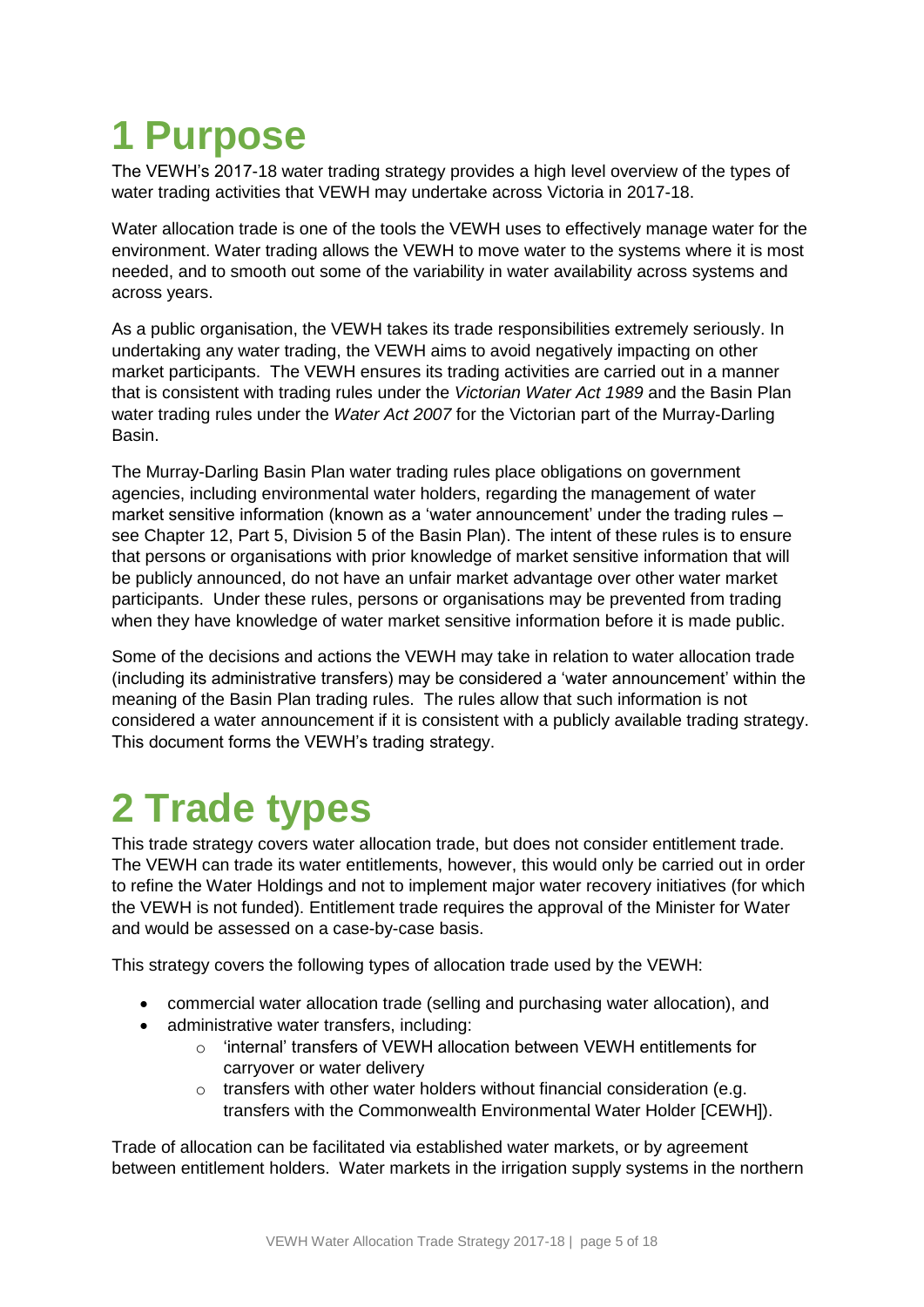

region and the Murray-Darling Basin are well established and are commonly used by entitlement holders to manage water for irrigation, towns and the environment. In other regions in Victoria, while trade is possible, there are not always well-established processes. The Victorian water grid, which connects water sources within and across different regions, can provide opportunities that enable transfer or exchange of water allocation between regions.

Decisions to trade environmental water are made by the VEWH Commission as part of VEWH's standard portfolio management practice. The primary focus of VEWH operations is the delivery of environmental water to meet environmental outcomes. Carryover and trade are important tools that help the VEWH manage seasonal water availability and maximise benefits to the environment.

The VEWH regularly assesses its environmental demand and supply position throughout the year, considering factors such as environmental condition and demand, current and forecast climate conditions and water availability, carryover capacity and market conditions. [Figure 1](#page-5-0) shows the key considerations that guide the VEWH's use, carryover and trade decisions.



*Figure 1 - Considerations guiding use, carryover and trade decisions*

<span id="page-5-0"></span>The following sections detail trade actions that the VEWH may take based on current water availability assessments and seasonal forecasts. Decisions to undertake the actions identified in this strategy will depend on unfolding seasonal conditions and environmental water demands in 2017-18 and into 2018-19.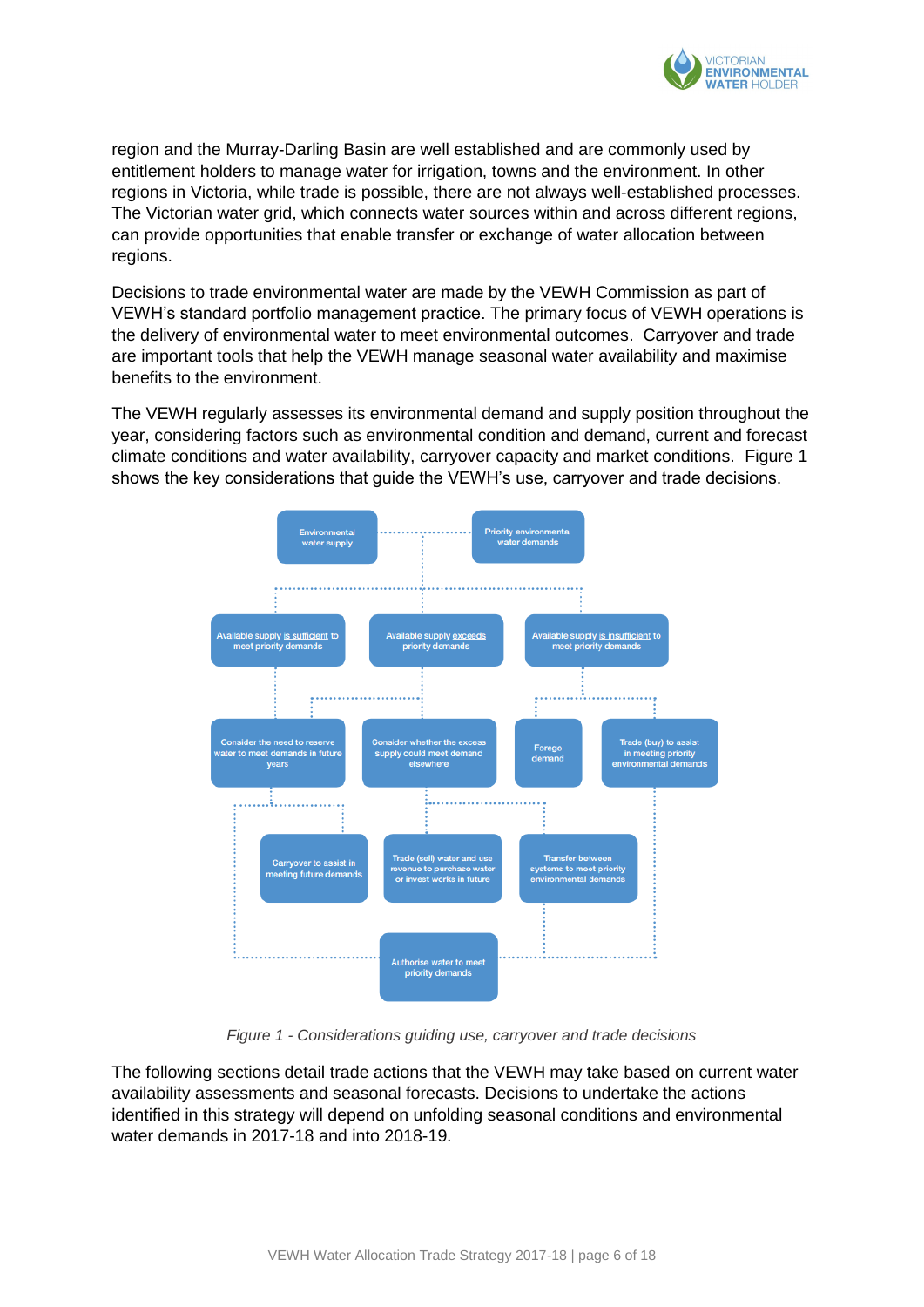# <span id="page-6-0"></span>**3 Northern Region**

Water markets in the irrigation supply systems in the northern region and the Murray-Darling Basin are well established and are commonly used by entitlement holders to manage water for irrigation, towns and the environment. This section covers VEWH trading activities in the following systems:

- (Victorian) Murray
- Goulburn
- Campaspe
- Loddon
- Broken

The VEWH coordinates with other environmental water holders in northern Victoria, New South Wales and South Australia to deliver environmental outcomes at the broader Murray-Darling Basin scale. The VEWH liaises with the Murray-Darling Basin Authority (Living Murray program) and the Commonwealth Environmental Water Office to maximise the benefits of environmental water delivery in Victorian systems. In most cases, when Commonwealth or Living Murray water is to be delivered in Victoria, the CEWH and MDBA transfer the agreed amount of water to the VEWH. That water is held by the VEWH until used or transferred back. Excluding trade application fees, there is no financial consideration associated with such transfers.

Transfers between environmental water holders occurs to:

- facilitate the efficient delivery of environmental water
- maximise availability across the whole environmental water portfolio
- return unused water to the source environmental water holder
- account for delivery of water to South Australia.

Further information about Commonwealth environmental water priorities, including its Annual Water Use Options and commitments can be found here: [www.environment.gov.au/water/cewo](http://www.environment.gov.au/water/cewo)

### <span id="page-6-1"></span>**3.1 Expected water availability in 2017-18**

Conditions across the Northern Region in 2016-17 were wet, resulting in high seasonal determinations across all systems, including low-reliability seasonal determinations for the Murray and Campaspe systems. The Northern Victoria Resource Manager's May outlook for 2017-18 suggests that early-season water availability will be higher than in recent years, and nearly all systems are likely to reach 100 per cent seasonal determination for highreliability water shares by February except under extreme dry conditions.

Most recent climate and rainfall forecasts from the Bureau of Meteorology suggest a relatively dry and warm winter across the northern region.

Environmental water demands in the northern region are usually high in winter and spring. As the outlook indicates, there is likely to be good water availability early in the season. High allocations combined with carryover from 2016–17 means that sufficient water is likely to be available for early-season environmental water demands. There is potential that environmental water availability will exceed foreseeable demand in the early part of 2017-18.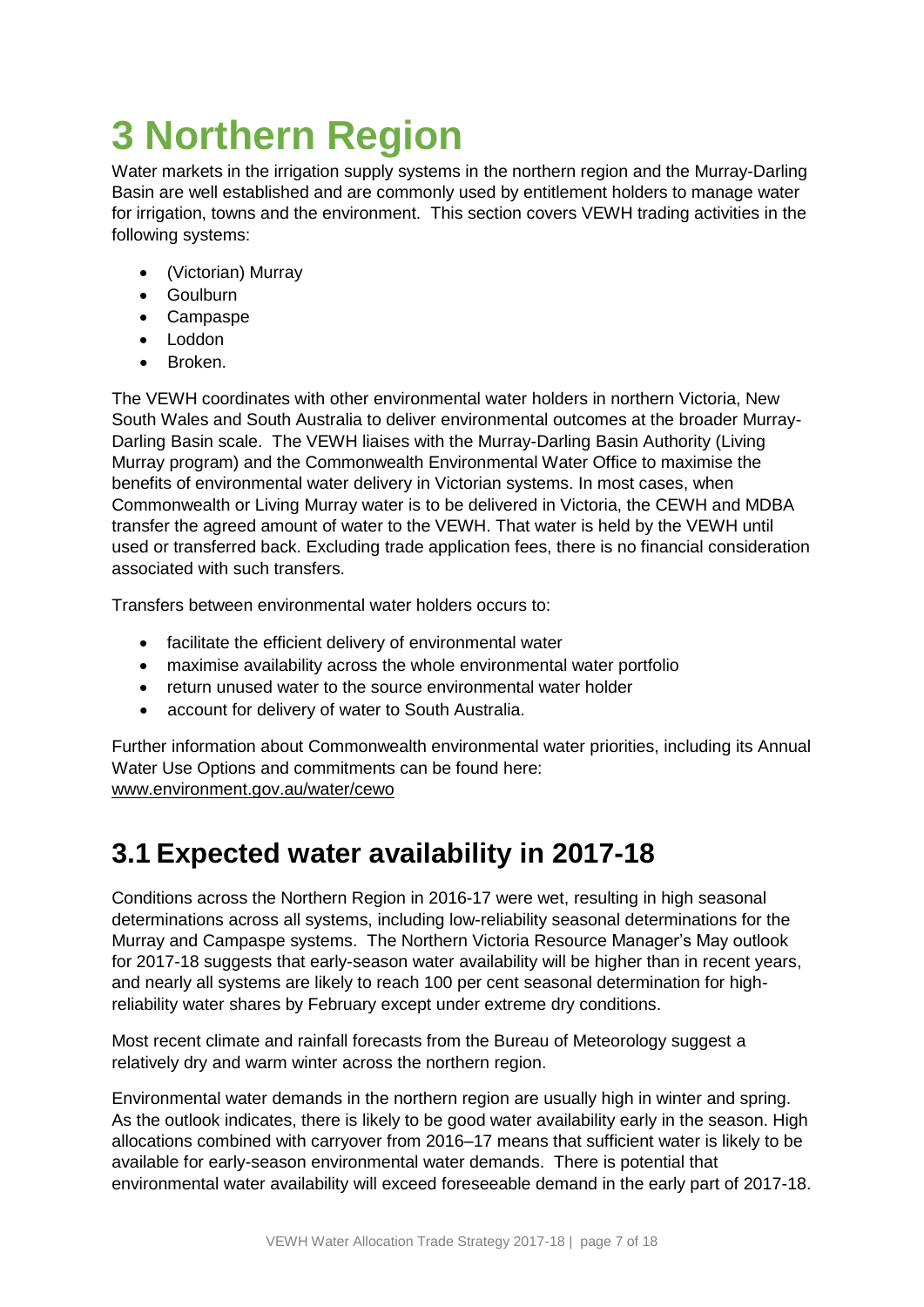

### <span id="page-7-0"></span>**3.2 Commercial allocation trade**

The VEWH can buy or sell water allocation where it is in line with the VEWH's statutory objectives: that is, if it benefits the environment.

VEWH's water availability position leading into 2017-18 relative to its demand is expected to be strong due to planned carryover from 2016-17 and good system operating reserves. As such, VEWH is not planning to purchase any allocation in the northern region in 2017-18.

Depending on unfolding seasonal conditions and environmental water demands in 2017-18 and into 2018-19, it is possible that VEWH will sell allocation in 2017-18 in the Murray, Goulburn and/or Campaspe systems.

As environmental water demand is highest in winter and spring, decisions to sell allocation have typically taken place from late November onwards, once the peak demand period has passed. Given VEWH's strong resource position heading into 2017-18, it is possible that VEWH will seek to sell earlier in the season, potentially from September. The volume sold will depend on a spring assessment of environmental demands relative to VEWH's environmental water availability. Any decision to sell allocation in the northern region in 2017-18 will be announced via its website at http://www.vewh.vic.gov.au/news-andpublications.

The VEWH's commercial trade announcements will cover the system in which the trade will take place, the volume, timing and mechanism (e.g. brokers, online exchange) of the allocation trade. For example, see our 2016-17 announcement [http://www.vewh.vic.gov.au/news-and-publications/news/vewh-to-sell-water-allocation-in](http://www.vewh.vic.gov.au/news-and-publications/news/vewh-to-sell-water-allocation-in-northern-victoria)[northern-victoria.](http://www.vewh.vic.gov.au/news-and-publications/news/vewh-to-sell-water-allocation-in-northern-victoria)

### <span id="page-7-1"></span>**3.3 Administrative water transfers**

Administrative water transfers are transfers of water allocation that have no financial consideration. These are the most common trades the VEWH undertakes. VEWH administrative transfers occur between VEWH entitlements (or accounts) to move water to where it is most needed for delivery or carryover purposes.

#### <span id="page-7-2"></span>**3.3.1 Administrative transfers between VEWH accounts for environmental water delivery**

Administrative transfers between VEWH accounts sometimes occur to enable delivery of an environmental watering action. These transfers do not occur for every environmental water delivery, but are undertaken on an as-needs basis to maximise use of the VEWH's portfolio.

For example, in 2013-14, 1,000 ML of environmental water was transferred from the Goulburn system (trading zone 1A) to the Loddon system (trading zone 5A) to support delivery of a spring high flow in the Loddon River. In 2014-15, 500 ML of environmental water from the Murray system (trading zone 6) was transferred to the Broken system (trading zone 2) to provide sufficient water to support environmental water deliveries in Moodies Swamp and the upper Broken Creek.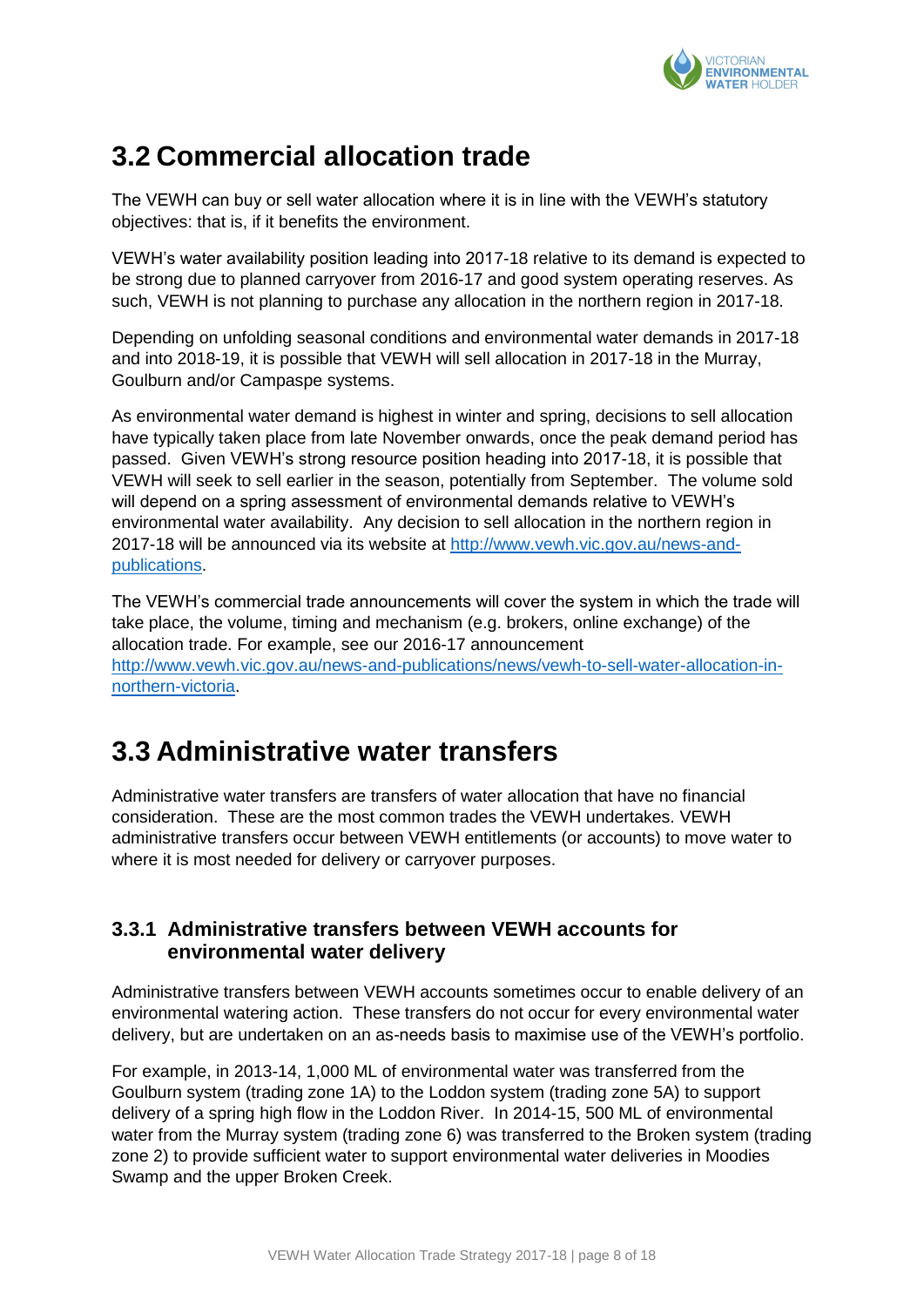### <span id="page-8-0"></span>**3.3.2 Administrative transfers to maximise carryover opportunity**

Carryover is an important tool the VEWH uses to help ensure environmental water can be delivered at a time that is of the greatest value to the environment. For example, environmental water demand is often highest in winter and spring, and so carryover can help ensure those demands can be met when there is a risk there will be a low seasonal determination at the beginning of the season.

At the end of each year, the VEWH may undertake administrative transfers between VEWH accounts to maximise carryover opportunity. Such transfers may occur within particular systems or trading zones, or across systems or trading zones (subject to system trade limits). Carryover decisions will be undertaken to maximise benefit to the environment, and are informed by:

- priority environmental demands identified for 2017-18
- priority environmental demands identified for 2018-19
- the seasonal outlook for 2017-18 (e.g. Bureau of Meteorology climate and streamflow forecasts and Northern Victoria Resource Manager seasonal determination outlooks)
- carryover limits (i.e. entitlement volume and entitlement rules)
- spill risk
- carryover costs.

The majority of such transfers are likely to be undertaken in June 2018, to ensure environmental water availability is optimised for the new season opening on 1 July 2018.

#### <span id="page-8-1"></span>**3.3.3 Administrative water transfers to enable reuse of return flows**

Trade is the mechanism used to 'shepherd' environmental water flows down the Murray and across the border from Victoria to South Australia, so that the flows are not re-regulated for supply to consumptive users in either state.

This reuse policy, known as 'return flows', is available for environmental water delivered from VEWH's Goulburn, Murray and Campaspe entitlements in the northern region. It increases the efficiency of environmental water use and helps reduce the volume of water needed to be recovered for the environment from consumptive water users.

For example, environmental water is delivered in the Goulburn River to provide environmental benefits such as stimulating fish to breed and promoting the growth of vegetation on river banks. The water flows down the Goulburn River and into the River Murray. The VEWH can apply to the storage manager (Goulburn-Murray Water) to have the volume of environmental water that reached the River Murray re-credited in VEWH Murray accounts as a return flow. This water can then be reused at a priority environmental site in Victoria (such as at Hattah Lakes near Mildura) or used for environmental outcomes in the Murray in South Australia.

If the water is to be reused in South Australia, the VEWH trades the re-credited return flow volume to environmental water managers in South Australia. This may include return flow transfers to South Australia for the CEWH and Living Murray, when the VEWH delivers water on their behalf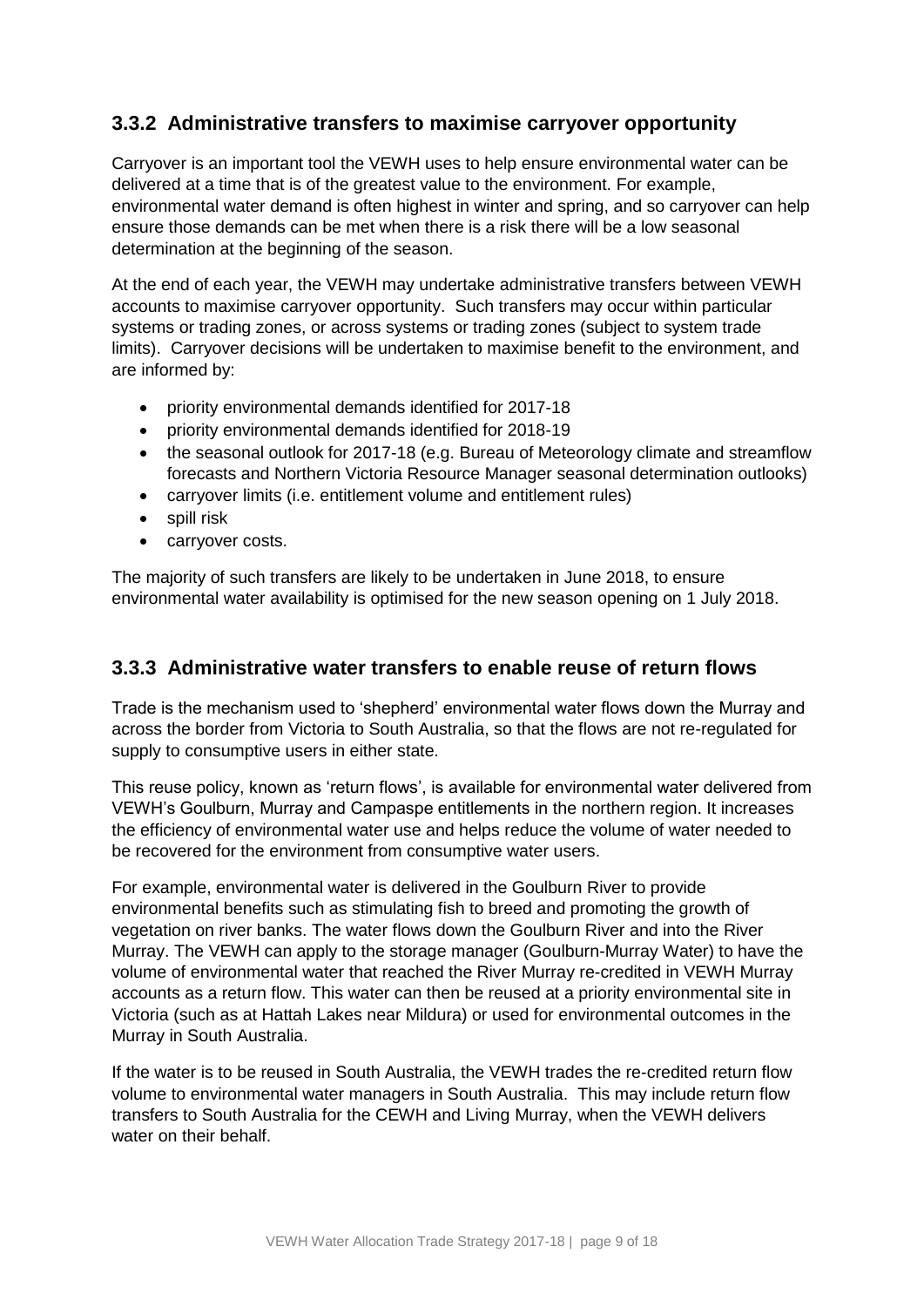

During the season, the VEWH makes regular transfers (e.g. monthly) of environmental return flows to South Australia to account for the water that flowed on after meeting Victorian environmental objectives to be reused downstream - providing whole-of-system benefits. Excluding application fees, there is no financial consideration for these transfers.

For example, in 2016-17, the VEWH transferred about 216 GL of environmental return flows to South Australia (progressively traded over the year). This water had previously been delivered to achieve environmental benefits at Victorian sites such as the Goulburn and Campaspe rivers, lower Broken Creek, and Hattah Lakes, before continuing down the River Murray.

The conditions of VEWH's access to return flows are in the VEWH's Campaspe, Goulburn and Murray entitlements. These entitlements can be viewed online at: [waterregister.vic.gov.au/water-entitlements/bulk-entitlements.](http://waterregister.vic.gov.au/water-entitlements/bulk-entitlements)

### <span id="page-9-0"></span>**3.3.4 Administrative transfers for the Snowy River**

Water from the Snowy hydro-electric scheme is made available to the Murray system to support consumptive water deliveries.

The VEWH holds entitlements in the Murray, Goulburn and Loddon systems that form part of the Victorian government's commitment to recover water for the Snowy and Murray rivers. The water recovery project aimed to increase environmental water availability to the Snowy and Murray rivers by recovering water in the Murray and its tributaries that would be made available as a substitute for Snowy water to supply Murray water users.

A substitution arrangement is in place to enable the VEWH entitlements in the Murray, Loddon and Goulburn to increase environmental flows in the Snowy River. Allocation trade is the mechanism used to give effect to this substitution arrangement.

Each year, water is allocated to entitlements held by VEWH in the Murray, Loddon and Goulburn systems in line with seasonal determinations in those systems. At the end of each season (around the end of June), any water allocated to these entitlements to 31 January of that year must be traded by the VEWH to a holding account for the Snowy. Similar arrangements are in place for the New South Wales Murray and Murrumbidgee systems.

The volume of water the Snowy 'owes' the Murray for consumptive purposes is reduced by the equivalent amount of the transfers. This offsets the volume of water that must be supplied from the Snowy system to the Murray and Murrumbidgee rivers, thereby freeing up water for environmental flows in the Snowy, while ensuring the equivalent amount of consumptive water is available in the Murray.

In 2016-17, the VEWH traded the following volumes from each system to the Snowy intervalley transfer account:

- $\bullet$  Murray system  $-44,959.7$  ML
- Goulburn system 40,480.7 ML
- Loddon system 470 ML.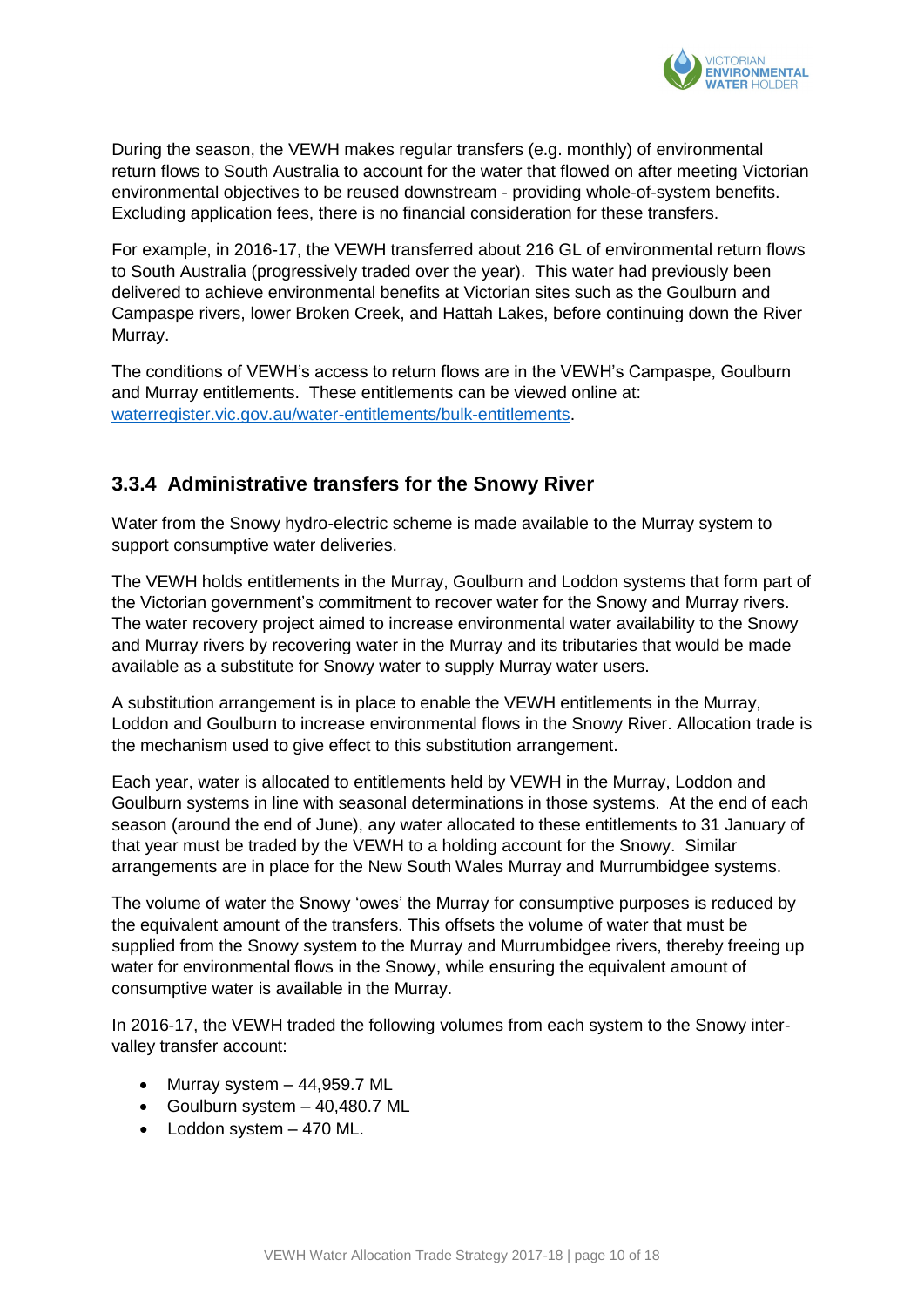The volumes were equivalent to allocations made to the VEWH from 1 July 2016 to 31 January 2017 (high-reliability allocations in the Murray, Goulburn and Loddon systems, totalling 85,415.6 ML).

As the Snowy transfers are required annually and there is no financial consideration associated, the transfers will not be publicly announced.

#### <span id="page-10-0"></span>**3.3.5 Commonwealth Environmental Water Holder transfers**

Environmental water committed by the CEWH to a Victorian environmental watering action is transferred to the VEWH for delivery once the environmental water demand and water availability is confirmed. Unused Commonwealth environmental water is transferred back to CEWH accounts if it is no longer needed for delivery in Victoria.

Such transfers may occur within a particular system or trading zone, or across connected systems or trading zones. The transfer of water between environmental water holders in Victoria is subject to the same allocation trade opportunities and limits as consumptive water users, in accordance with Victorian trading rules.

In 2017-18, such transfers are likely to occur in the Goulburn, Murray, Campaspe, Loddon and Broken systems to facilitate environmental water delivery. Due to the large size of environmental watering activities in the Murray and Goulburn systems, volumes transferred from CEWH to VEWH can be large (i.e. greater than 100 gigalitres) but will vary depending on CEWH commitments. In the Broken, Loddon and Campaspe systems, transfers are generally smaller (i.e. less than 10 GL).

VEWH transfers to CEWH are generally relatively small in volume, as they are associated with returning any unused water following the completion of an environmental water delivery.

For information regarding CEWH water commitments and portfolio management activities, see [www.environment.gov.au/water/cewo](http://www.environment.gov.au/water/cewo)

### <span id="page-10-1"></span>**3.3.6 Living Murray program transfers**

VEWH environmental water entitlements held on behalf of Living Murray may only be used to provide for the delivery of environmental water to Living Murray icon sites. Trade of Living Murray environmental water cannot be conducted for financial gain.

Administrative transfers of Living Murray water to VEWH accounts may occur to facilitate delivery for icon site watering actions or to maximise environmental water availability for future watering actions (e.g. through carryover). In the past, these transfers have occurred in the Murray and Goulburn systems (less than 20 GL), but not in the Campaspe system.

Living Murray administrative transfers may occur within particular systems or trading zones, or across systems or trading zones (subject to system trade limits and entitlement rules).

Further information regarding Living Murray's trading activities can be found on the MurrayDarling Basin Authority website at [www.mdba.gov.au.](http://www.mdba.gov.au/)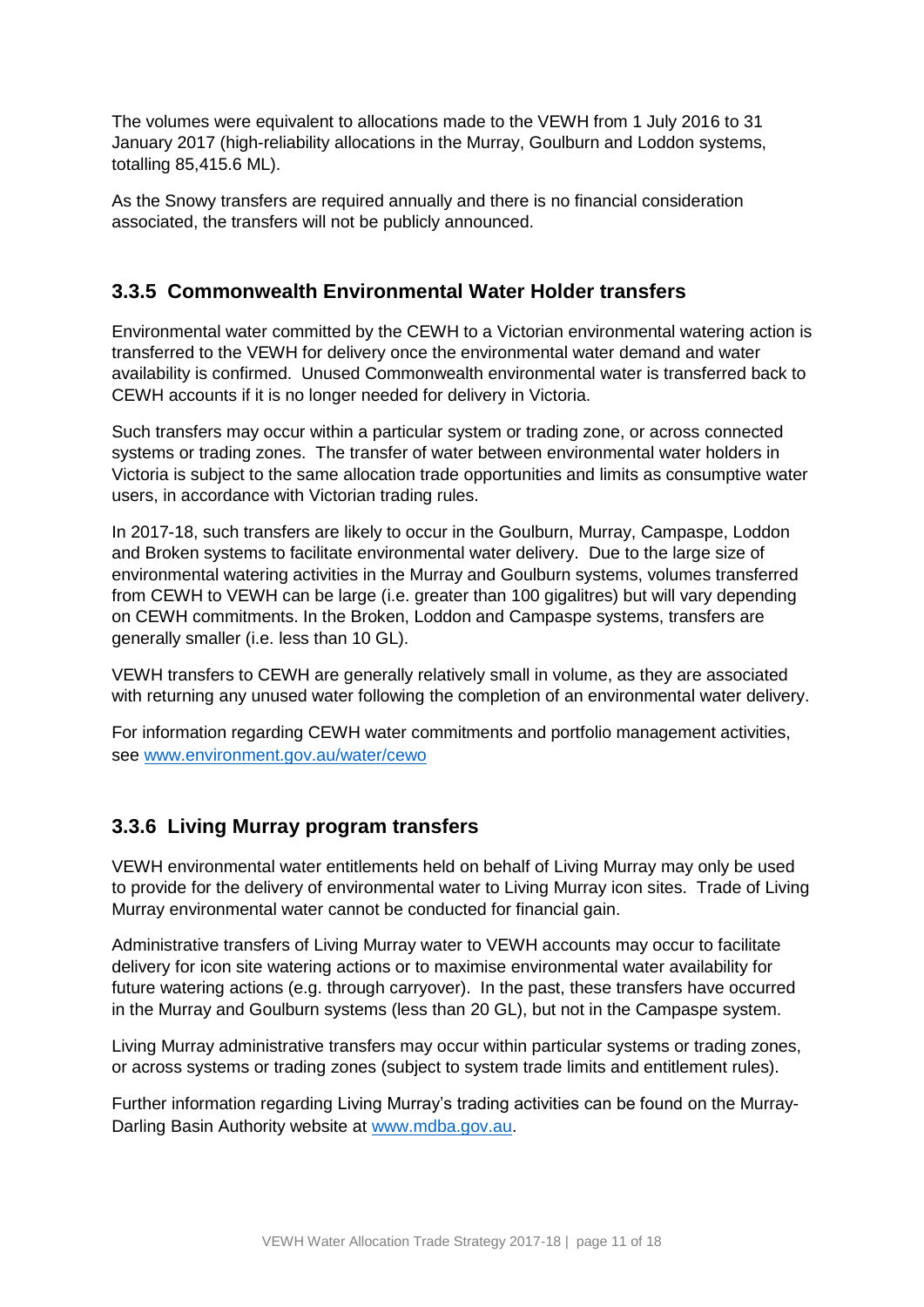

### <span id="page-11-0"></span>**3.4 Other potential opportunities**

The VEWH does not hold any environmental water entitlements in the Coliban system, however, the Coliban River is a priority waterway within the environmental watering program. Environmental flows for the Coliban River are currently managed through flexible passing flow arrangements, which enable environmental water managers to agree with Coliban Water to withhold passing flows at certain times so water can be accrued and then delivered at a time when the environmental need is greater (e.g. to maintain good water quality in the river over summer).

In 2017-18 the VEWH will investigate opportunities to further increase environmental water availability in the Coliban system. One potential opportunity could be a substitution arrangement with Coliban Water, in which environmental water held in Lake Eppalock might be exchanged for a small volume of water in Malmsbury Reservoir (on the Coliban River upstream of Lake Eppalock). Such an arrangement may enable priority environmental flow releases to occur in the Coliban River.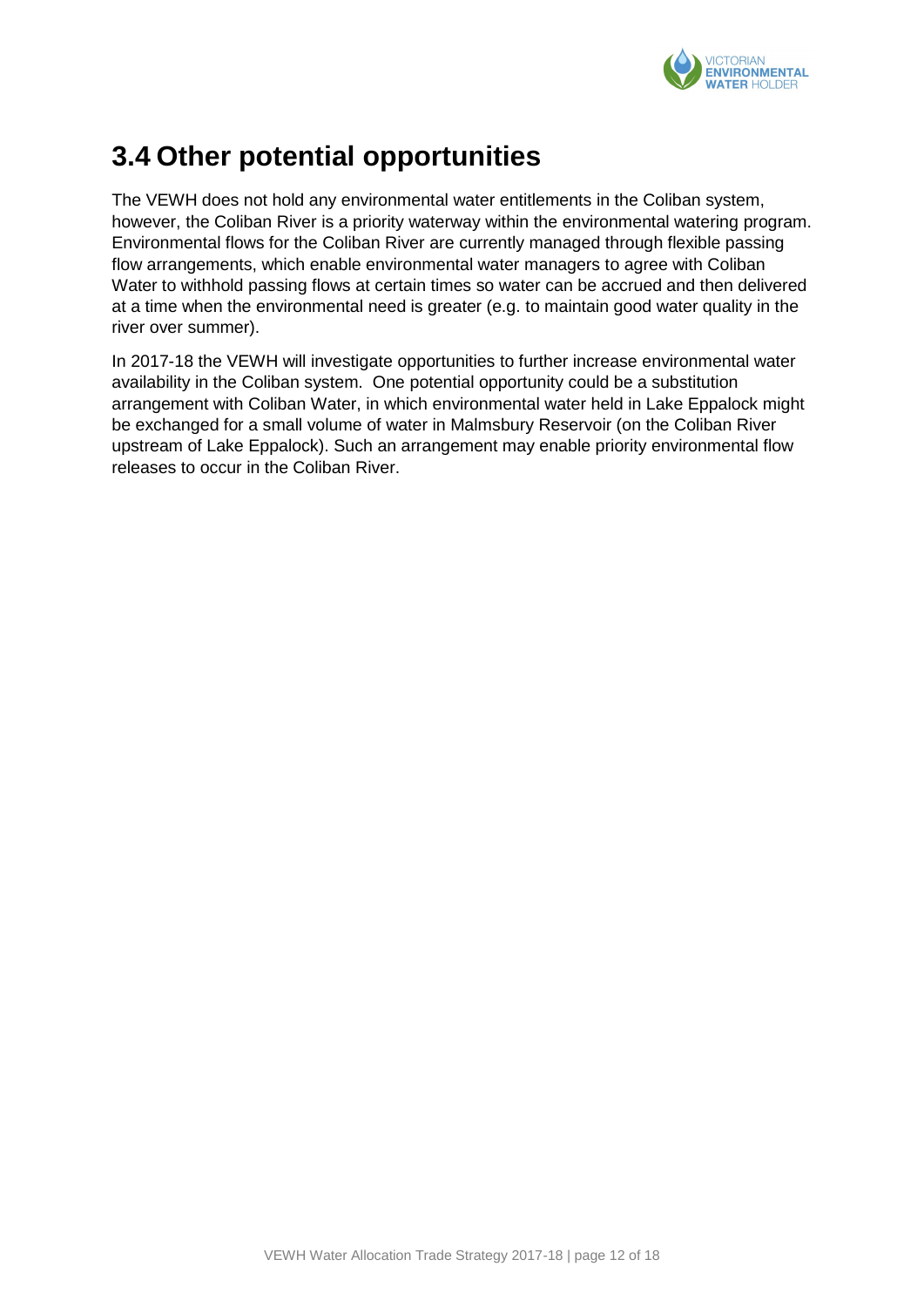# <span id="page-12-0"></span>**4 Western Region**

The VEWH holds an environmental entitlement for the Wimmera-Glenelg supply system, which is used to meet demands across the Wimmera and Glenelg river systems, and to supply small wetlands in the region.

There is no mature water market in the western region, however, allocation trades can be conducted between entitlement holders within the Wimmera-Glenelg supply system with the permission of the Minister for Water (or his/her delegate).

Conditions in the Western Region in 2016–17 were very wet in winter and spring, and naturally high flows and some flooding helped the rivers and wetlands recover from the very dry conditions in 2015–16. Allocations reached 100 percent for the first time since 2011–12.

The Storage Manager's outlook suggests good opening allocations, and combined with carryover from 2016-17, the VEWH expects to have good water availability for environmental watering in 2017-18, in partnership with the CEWH.

### <span id="page-12-1"></span>**4.1 Trade opportunities**

The VEWH does not plan to trade any environmental water in the Western Region in 2017- 18.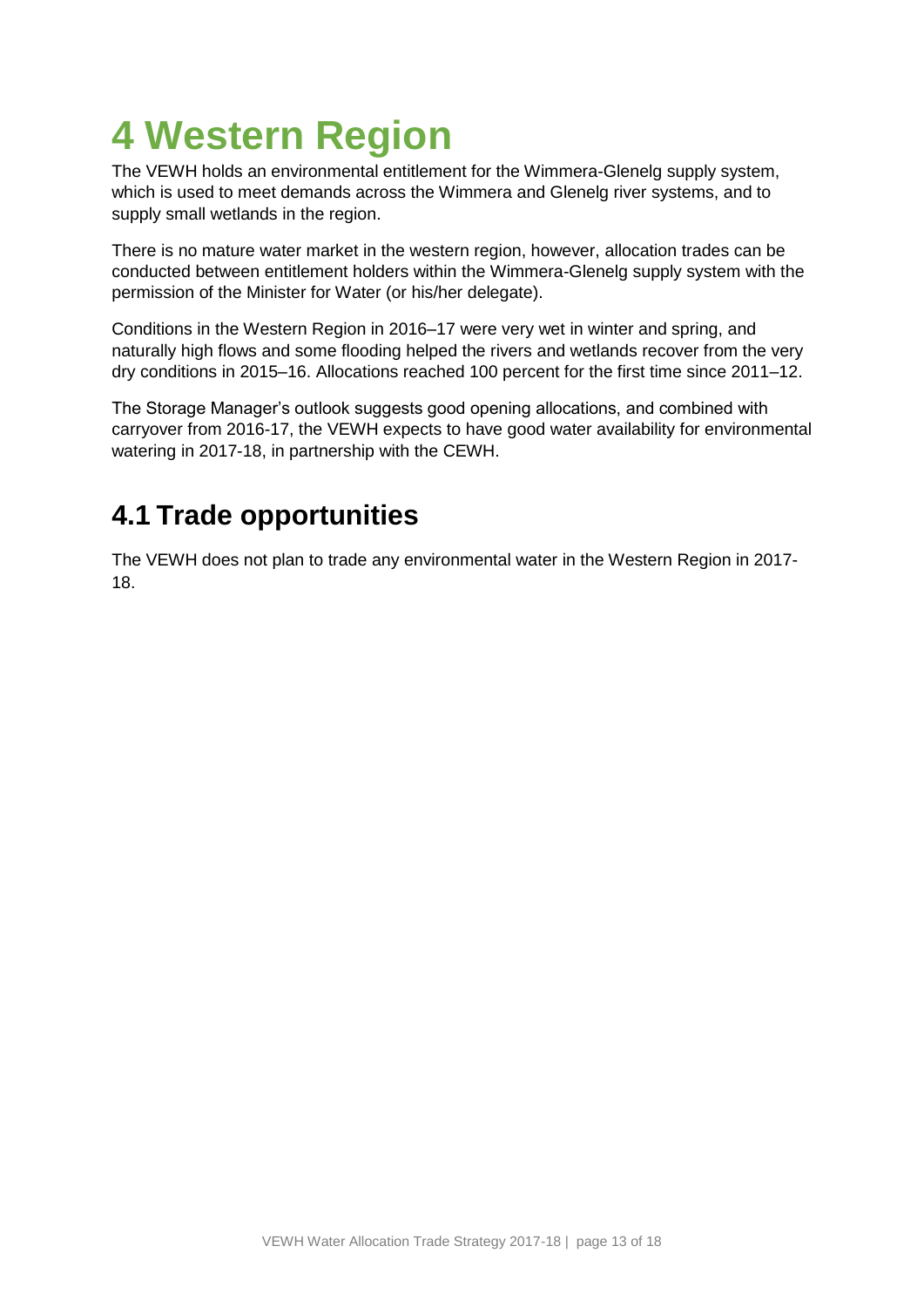

## <span id="page-13-0"></span>**5 Central Region**

This section covers potential VEWH trading activities in the following systems:

- Yarra
- Tarago
- Maribyrnong
- Werribee
- Moorabool
- Lower Barwon.

There are a range of trade opportunities in the central region, including through established water markets in the Werribee and Bacchus Marsh irrigation districts, or through commercial or substitution arrangements with other bulk water entitlement holders (such as urban water corporations).

### <span id="page-13-1"></span>**5.1 Expected water availability in 2017-18**

With most inflows into storages in the central region occurring in winter and spring, the likely water availability in these systems should be evident early in 2017-18.

The western systems of the Central Region are generally drier than those in the east and quite different rainfall conditions can exist between them at the same time. Entitlements in some systems (such as the Yarra) are more reliable than others, providing greater certainty of water availability irrespective of catchment conditions.

Systems in the west (such as the Werribee and Moorabool systems) will rely on inflows in 2017-18 to improve environmental water availability. Carryover will be an important source of water to meet demands in these systems, if conditions are dry.

### <span id="page-13-2"></span>**5.2 Trade opportunities**

Allocation trade is not planned for the Yarra, Tarago, Moorabool and Barwon systems in 2017-18.

The VEWH does not hold an environmental entitlement in the Maribyrnong system, but as in previous years the VEWH will work with Melbourne Water and licence holders in the system to consider the purchase of unused licence allocation to support environmental values in the system. This arrangement has occurred over the past four years, and will only continue with the agreement of all parties involved.

Commercial trade is not planned for the Werribee system in 2017-18, however, an administrative transfer of water allocation held for environmental outcomes by Melbourne Water in the Werribee system may occur for delivery purposes.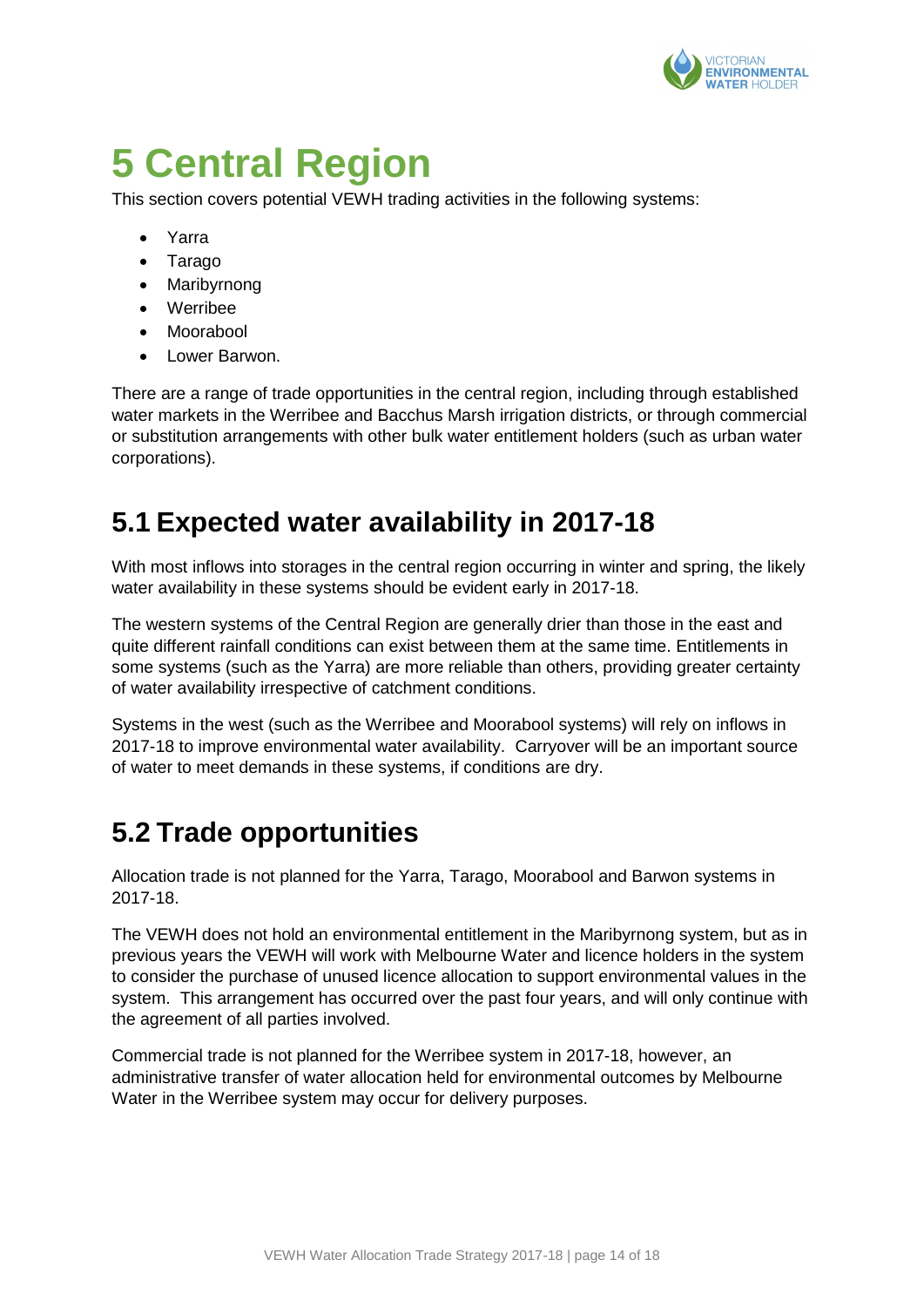## <span id="page-14-0"></span>**6 Gippsland Region**

This section covers potential VEWH trading activities in the following systems:

- Latrobe
- Thomson
- Macalister
- Snowy.

Opportunities to trade in the Gippsland region exist through the established water markets (e.g. Macalister Irrigation District), or through commercial or substitution arrangements with other water entitlement holders (such as urban water corporations).

### <span id="page-14-1"></span>**6.1 Expected water availability in 2017-18**

Under moderate streamflow forecasts, sufficient environmental water is expected to be available to achieve the highest priority watering actions identified in the Seasonal Watering Plan 2017-18 for the Latrobe, Thomson and Macalister rivers.

Environmental water availability and delivery for the Snowy River is determined through interstate agreements: Victoria's contribution to Snowy environmental water availability comes from entitlements held in the Murray, Goulburn and Loddon systems. This water is made available for environmental flows in the Snowy River via a substitution method, whereby Victorian environmental water replaces water that was earmarked for transfer from the Snowy to Victoria to support irrigation demands in the Murray. Further information about this process is available in section [3.3.4.](#page-9-0)

### <span id="page-14-2"></span>**6.2 Trade opportunities**

The VEWH is not planning to buy, sell or transfer any environmental water in Gippsland in 2017-18.

See Section [3.3.4](#page-9-0) regarding the administrative transfers the VEWH makes on behalf of the Snowy Water Recovery project.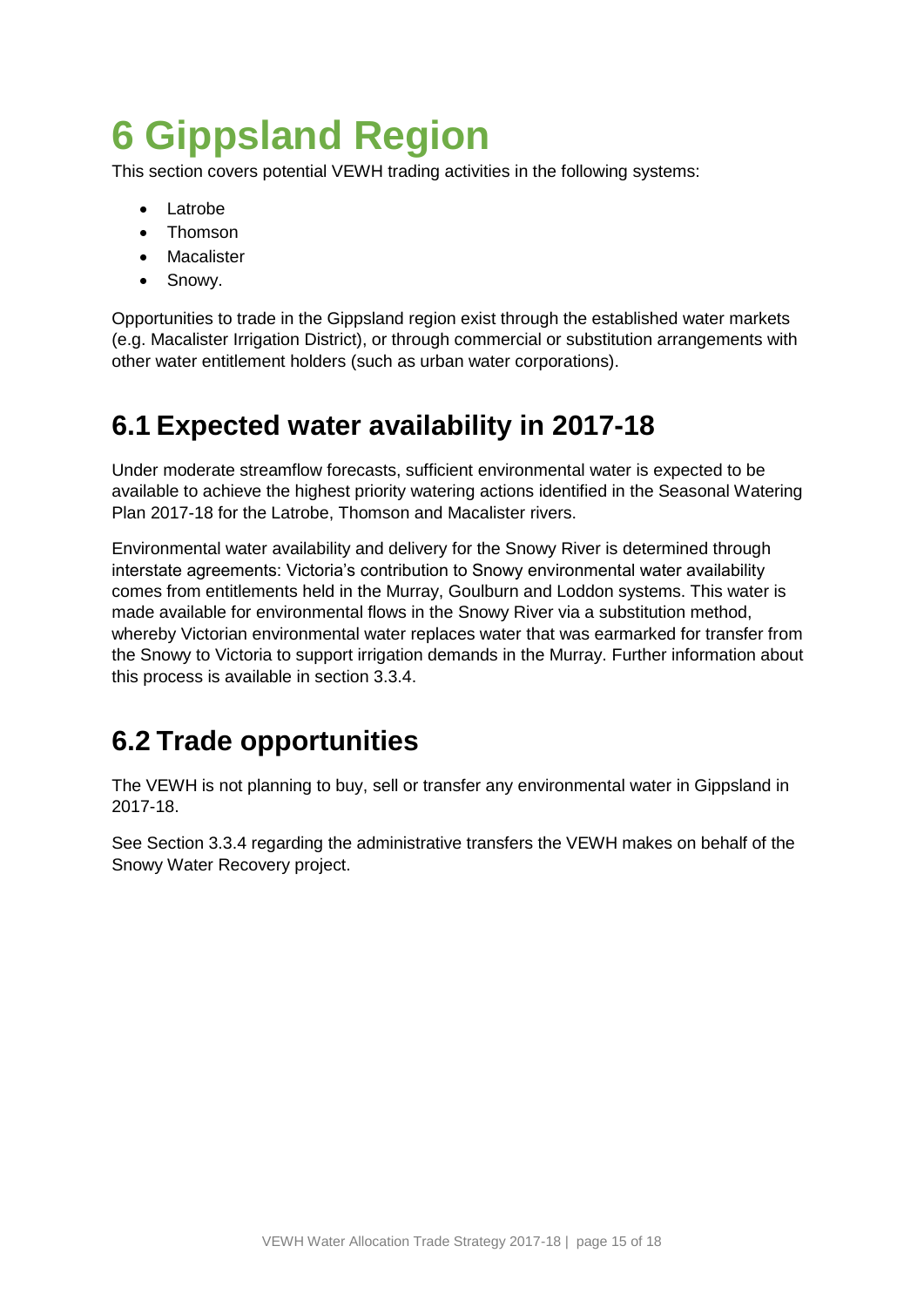

# <span id="page-15-0"></span>**7 Frequently asked questions**

### <span id="page-15-1"></span>**7.1 Where can I find out more about this year's plans for environmental watering in Victoria?**

Information about the environmental watering in Victoria can be found in the VEWH's Seasonal Watering Plan 2017-18 at www.vewh.vic.gov.au.

The plan previews the potential environmental watering that could be implemented using water available under all environmental water entitlements held in Victoria. This includes water available under the VEWH's environmental water entitlements and water held by other environmental water holders, such as the CEWH and the Living Murray program.

Decisions to implement environmental watering actions in Victoria, including commitments of CEWH and Living Murray water, are published via seasonal watering statements on the VEWH website at: [http://www.vewh.vic.gov.au/news-and-publications/seasonal-watering](http://www.vewh.vic.gov.au/news-and-publications/seasonal-watering-statements)[statements.](http://www.vewh.vic.gov.au/news-and-publications/seasonal-watering-statements)

### <span id="page-15-2"></span>**7.2 Will VEWH announce its trade decisions?**

VEWH will announce commercial trade decisions via its website at [http://www.vewh.vic.gov.au/news-and-publications/news.](http://www.vewh.vic.gov.au/news-and-publications/news)

The VEWH's commercial trade announcements will cover the system in which the trade will take place, the volume, timing and mechanism (e.g. brokers, online exchange) of the allocation trade.

There may be circumstances when a trade decision would not be publicised, for example, if the action was urgently required (e.g. purchase of a small volume to ensure a watering action could continue), or because the announcement in itself may be assessed to have a potentially adverse impact on the market. However, large purchases or sales of allocation (for example 1,000 ML or greater, but assessed relative to the size of the available market) will **always** be announced by VEWH.

The VEWH will also place notice of a trade decision on the VEWH website [\(http://www.vewh.vic.gov.au/news-and-publications/news\)](http://www.vewh.vic.gov.au/news-and-publications/news) if it is:

- related to a water system covered by this trading strategy; and
- not consistent with the activities covered by this trading strategy; and
- may have an adverse impact on the water market.

As there is no financial consideration associated with administrative water transfers, decisions to undertake these transfers are not publicised when they occur. This also avoids considerable administrative effort. However, the VEWH reports all water transfers, including those with other environmental water holders, in its corporate annual report at the end of each financial year.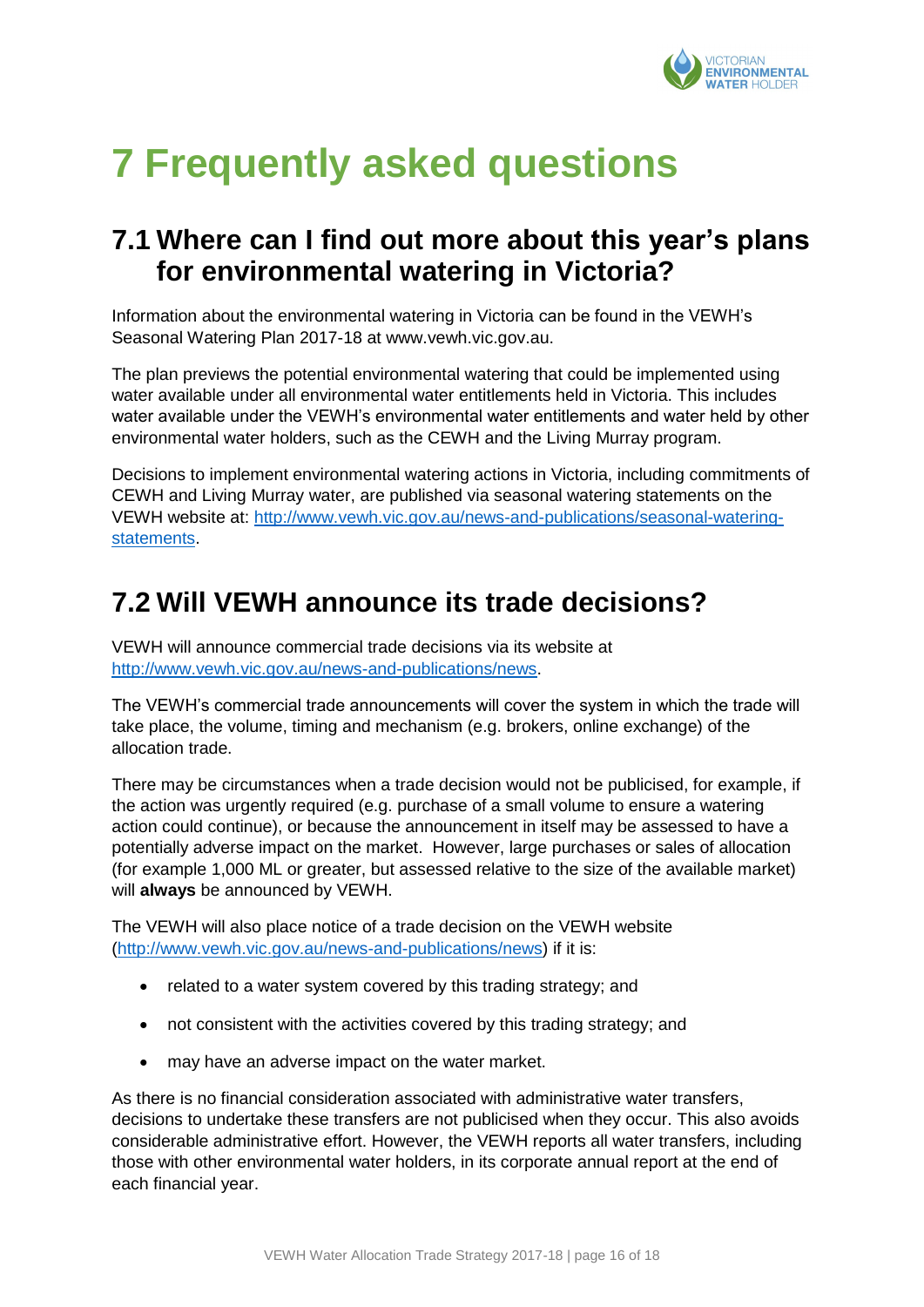The VEWH reports annually on the management and use of environmental water in Victoria, including carryover and trade, through its annual reports and *Reflections*. These are available at [http://www.vewh.vic.gov.au/.](http://www.vewh.vic.gov.au/)

### <span id="page-16-0"></span>**7.3 Has the VEWH bought or sold allocation in the past?**

Since its commencement, the VEWH has bought and sold water allocation in water systems around Victoria, including the Murray, Goulburn, Loddon, Wimmera-Glenelg, Werribee and Maribyrnong systems. [Figure 2](#page-16-2) shows the relative volumes of allocation bought and sold each year.

<span id="page-16-2"></span>

*Figure 2 - VEWH trade activity*

### <span id="page-16-1"></span>**7.4 How does the VEWH participate in the market?**

VEWH's selected mechanism for participating in the market will vary depending on different factors. These may include whether the VEWH is buying or selling allocation, whether there is an established market, the size of the market, the system in which the trade is to occur, or the volume of water VEWH is buying or selling. Different mechanisms will suit different circumstances.

In the past, when trading in the northern region where there are large and established water markets, the VEWH has used a mixture of brokers and web-based water exchanges to conduct its trade activity. Brokers selected by VEWH must be members of the Australian Water Brokers Association to help ensure they are operating with a high standard of ethics and business practices.